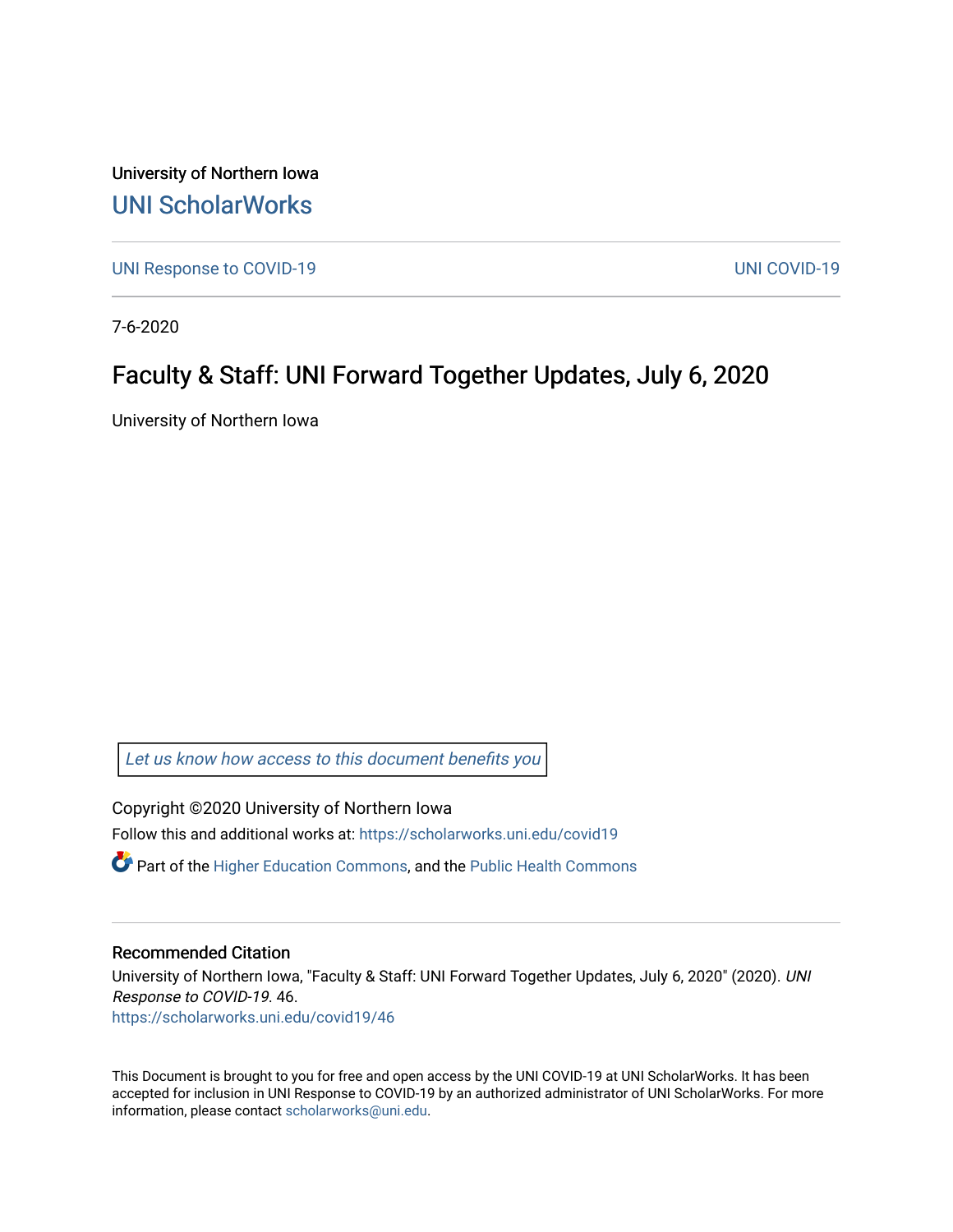## **University of Northern Iowa**

## **Faculty & Staff: UNI Forward Together Updates**

UNI Faculty and Staff,

As we move closer to the start of the Fall 2020 semester, our UNI Forward Together planning committees are solidifying details designed to keep our students and employees safe when classes resume on August 17.

As a reminder, **all UNI offices will fully reopen by August 3**. We realize the changes we are making to keep our community safe during the COVID-19 pandemic will unavoidably impact campus life. With this in mind, we're asking for your help in keeping your colleagues and students as safe as possible through some simple modifications and actions.

• **Face Coverings** - Effective July 7, face coverings will be required inside all campus buildings. Exceptions to this rule will include times when a person is alone in their private office, while eating in Maucker Union or other campus eateries, and other limited locations as posted. Face coverings will also be required in outdoor spaces when physical distancing is not possible.

To prepare our campus community for this, each student and employee will receive two free UNI face coverings as well as one free face shield. These can be picked up at the UNI bookstore simply by showing your university ID. These face coverings can also be picked up at Essentials in Maucker Union beginning Aug. 10.

- **Fall Employee Wellness Protocols Training** Much like the **[summer safety](https://forwardtogether.uni.edu/phased-increase-summer-operations-departmental-protocols)  [protocols](https://forwardtogether.uni.edu/phased-increase-summer-operations-departmental-protocols)** all UNI employees were asked to review before returning to campus this summer, a fall safety protocols document containing important information for the fall semester is being developed. Employees will receive a link to the fall protocols in an upcoming email from HRS, and they will also be posted at **[forwardtogether.uni.edu](https://forwardtogether.uni.edu/)**. All faculty and staff must review these protocols before returning to campus Aug. 3.
- **Classrooms and the Delivery of Courses** In order to maintain physical distancing in classrooms this fall, we are adjusting classroom locations to utilize more spacious rooms that allow for greater seating distance between individuals. In some cases, faculty may use a combination of in-class and online elements to allow smaller groups of students to meet together. In a limited number of cases, classes may move to online delivery. New course schedules will be available for students to view in the near future - students will